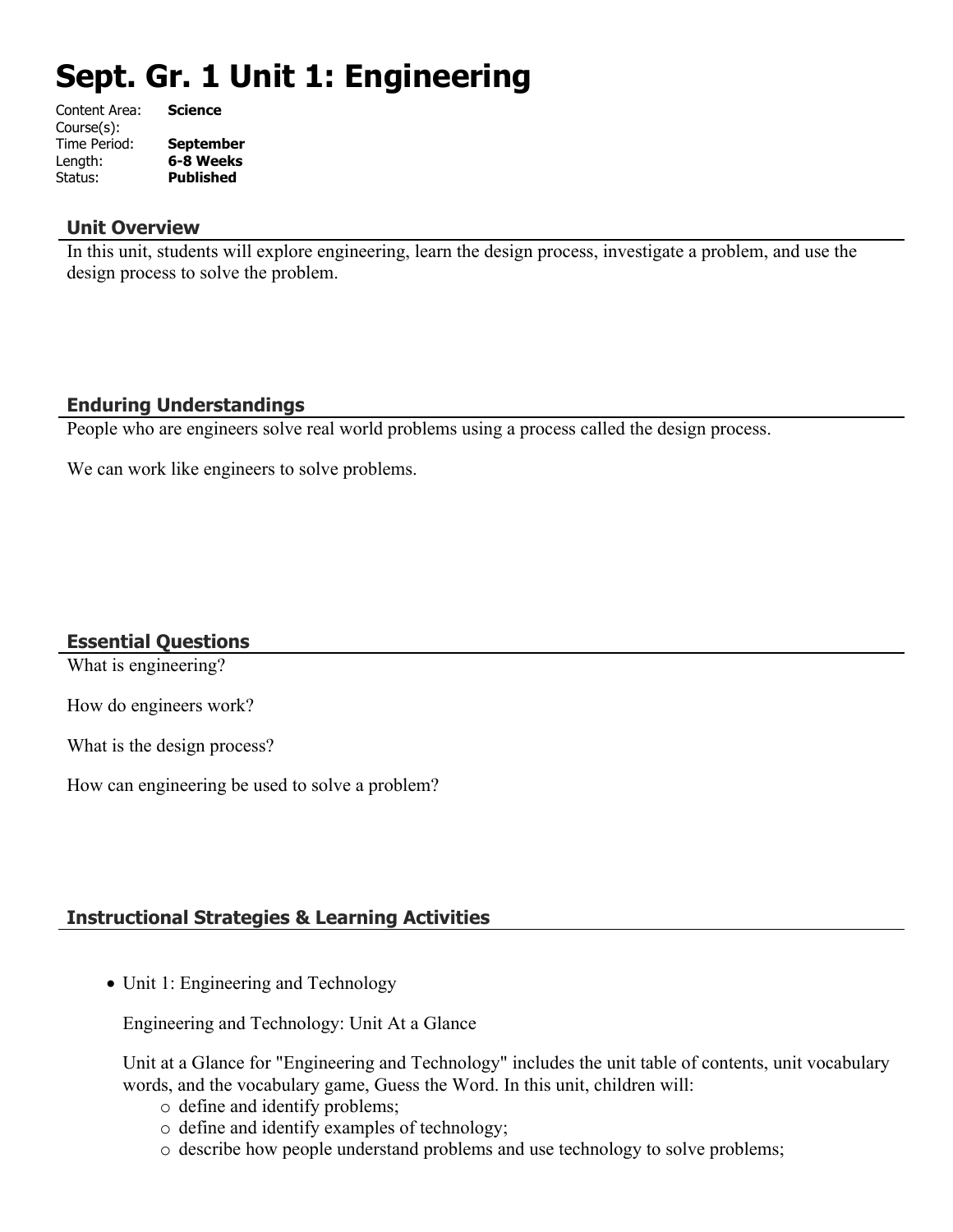o explore and apply a design process.

• Unit 1: Engineering and Technology Teacher Edition

Engineering and Technology: Connecting with NGSS

These opportunities for informal science learning provide local context and extend and enhance concepts from the unit "Engineering and Technology."

• Unit 1: Engineering and Technology Teacher Edition

Engineering and Technology: 3D Unit Planning

Planning resources are available for each lesson and hands-on activity in the unit "Engineering and Technology."

• Unit 1: Engineering and Technology Home Letter

Engineering and Technology: Home Letter

This is the home letter for the unit "Engineering and Technology."

 $\bullet$ 

• Unit 1: Engineering and Technology

Student eBook

Engineering and Technology: Unit Opener

The Unit Opener for "Engineering and Technology" introduces the unit project, Pocket Lock-It. During this unit project, children will:

- o Ask questions learn more information about why things fall out of a pocket.
- o Describe the characteristics of a tool or object that would solve the problem.
- o Plan and conduct an investigation to identify possible solutions to keep an object from falling out of a pocket.

 $\bullet$ 

Unit 1: Engineering and Technology

Teacher eBook

Engineering and Technology: Unit Opener

The Unit Opener introduces the unit "Engineering and Technology" and the unit project, Pocket Lock-It.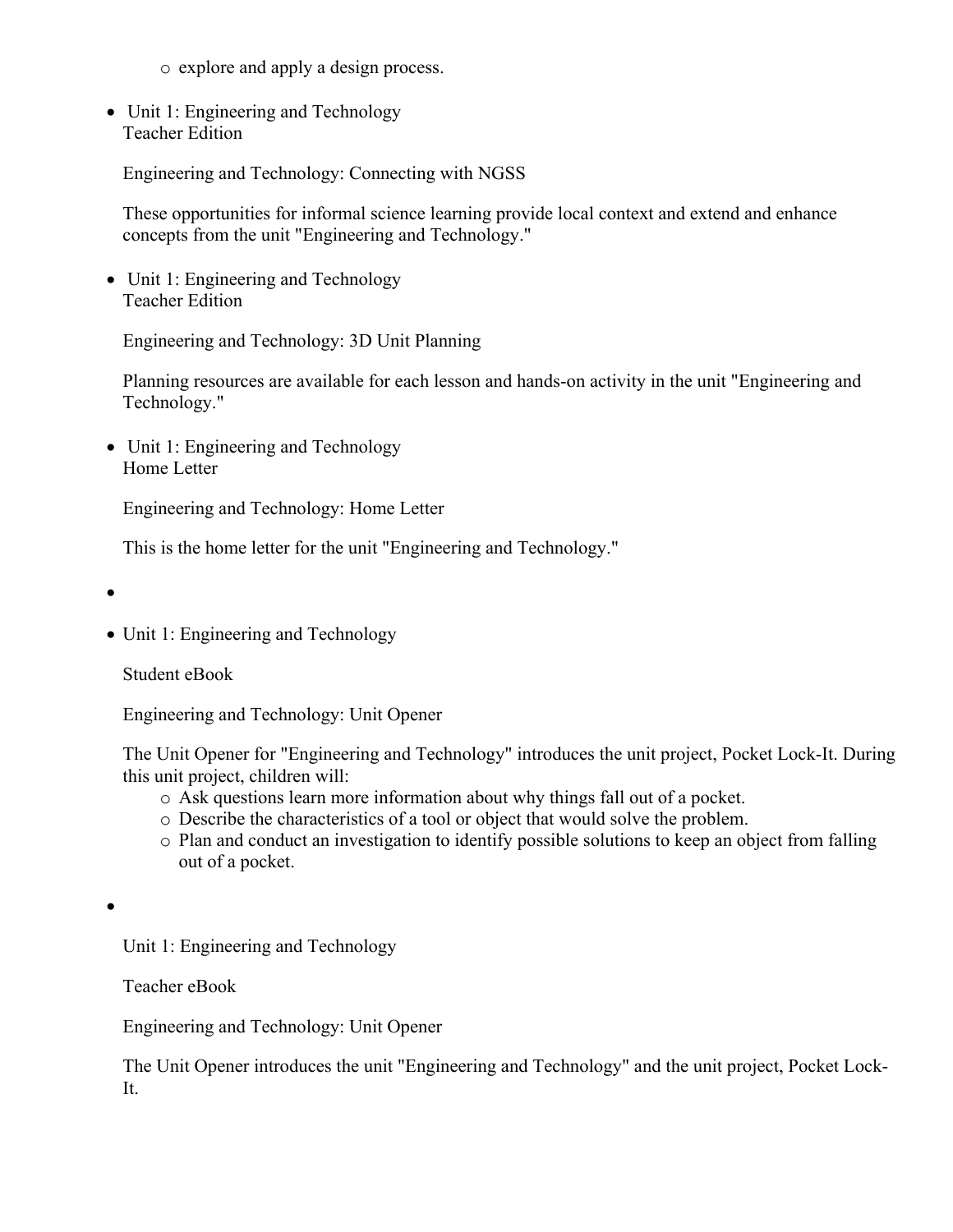• Unit 1: Engineering and Technology

Teacher Edition

Engineering and Technology: Unit Opener

The Unit Opener introduces the unit "Engineering and Technology" and the unit project, Pocket Lock-It. Launch

 $\bullet$ 

Unit 1: Engineering and Technology

Assessment Guide

Engineering and Technology: Unit Test

The Unit Test for "Engineering and Technology" assesses students' ability to apply knowledge to solve problems and explain phenomena in relation to the Performance Expectations associated with the unit. In this unit, children:

- o define and identify problems;
- o define and identify examples of technology;
- o describe how people understand problems and use technology to solve problems;
- o explore and apply a design process.

Launch

 $\bullet$ 

Unit 1: Engineering and Technology

Teacher Edition

Engineering and Technology: Differentiate Instruction

This page provides differentiated support for this unit's Science & Engineering Leveled Readers, "How Do You Investigate?" "How Do Engineers Solve Problems?" "Making a Car Go Faster," and "Design a Home for a Pet."

 $\bullet$ 

Unit 1: Engineering and Technology

Online Assessment

Engineering and Technology: Unit Pretest

The interactive Unit Pretest for "Engineering and Technology" focuses on prerequisite knowledge. The test is composed primarily of DOK 1 items that evaluate student preparedness for the upcoming content.

Launch

 Unit 1: Engineering and Technology Lesson 1: Engineer It - How Do Engineers Use Technology? o Teacher eBook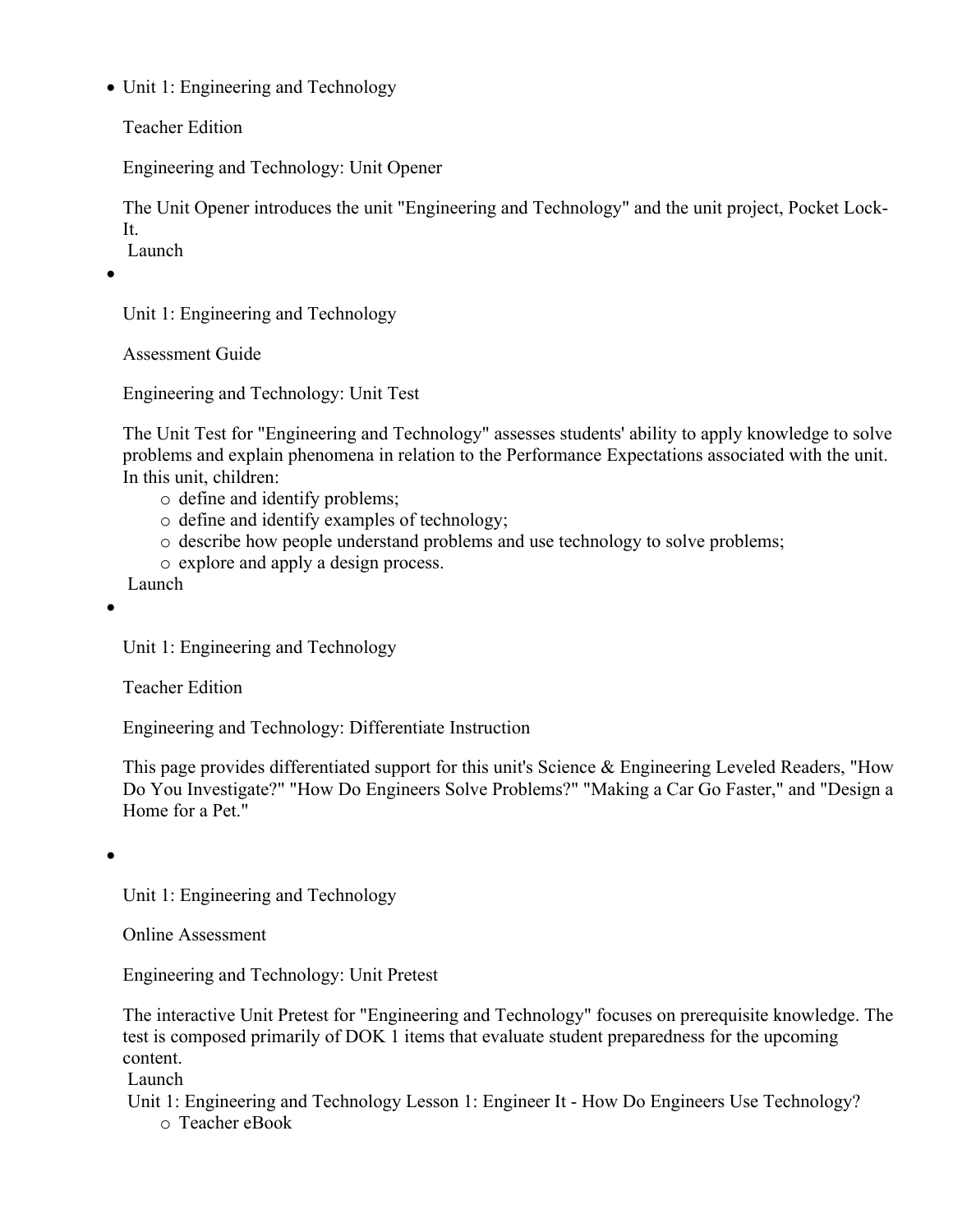Engineer It - How Do Engineers Use Technology?

During the lesson "Engineer It - How Do Engineers Use Technology?" children will explore how engineers make and use technology to solve problems.

o Unit 1: Engineering and Technology Lesson 1: Engineer It - How Do Engineers Use Technology? Teacher eBook

Engineer It - How Do Engineers Use Technology?: Take It Further

During this Careers in Science & Engineering feature, children will investigate how packaging engineers design boxes, bottles, and other packages.

o

Unit 1: Engineering and Technology Lesson 1: Engineer It - How Do Engineers Use Technology?

Teacher eBook

Engineer It - How Do Engineers Use Technology?: What Is Technology?

During the activity "What Is Technology?" children will explore examples of technology and how structures in the natural world can inspire technology. They will then define a problem and gather information about it to design a solution. Finally, they will identify how the shape of the solution is connected to how it works. Launch

o

Unit 1: Engineering and Technology Lesson 1: Engineer It - How Do Engineers Use Technology?

Assessment Guide

Engineer It - How Do Engineers Use Technology?: Lesson Quiz

The Lesson Quiz for "Engineer It - How Do Engineers Use Technology?" provides a quick assessment of the learning goals and the portions of Performance Expectations aligned to the lesson. During this lesson, children explore how engineers make and use technology to solve problems.

Launch

o

Unit 1: Engineering and Technology Lesson 1: Engineer It - How Do Engineers Use Technology?

Student Edition

Engineer It - How Do Engineers Use Technology?

By the end of this lesson, children will be able to describe how people understand problems and make technology.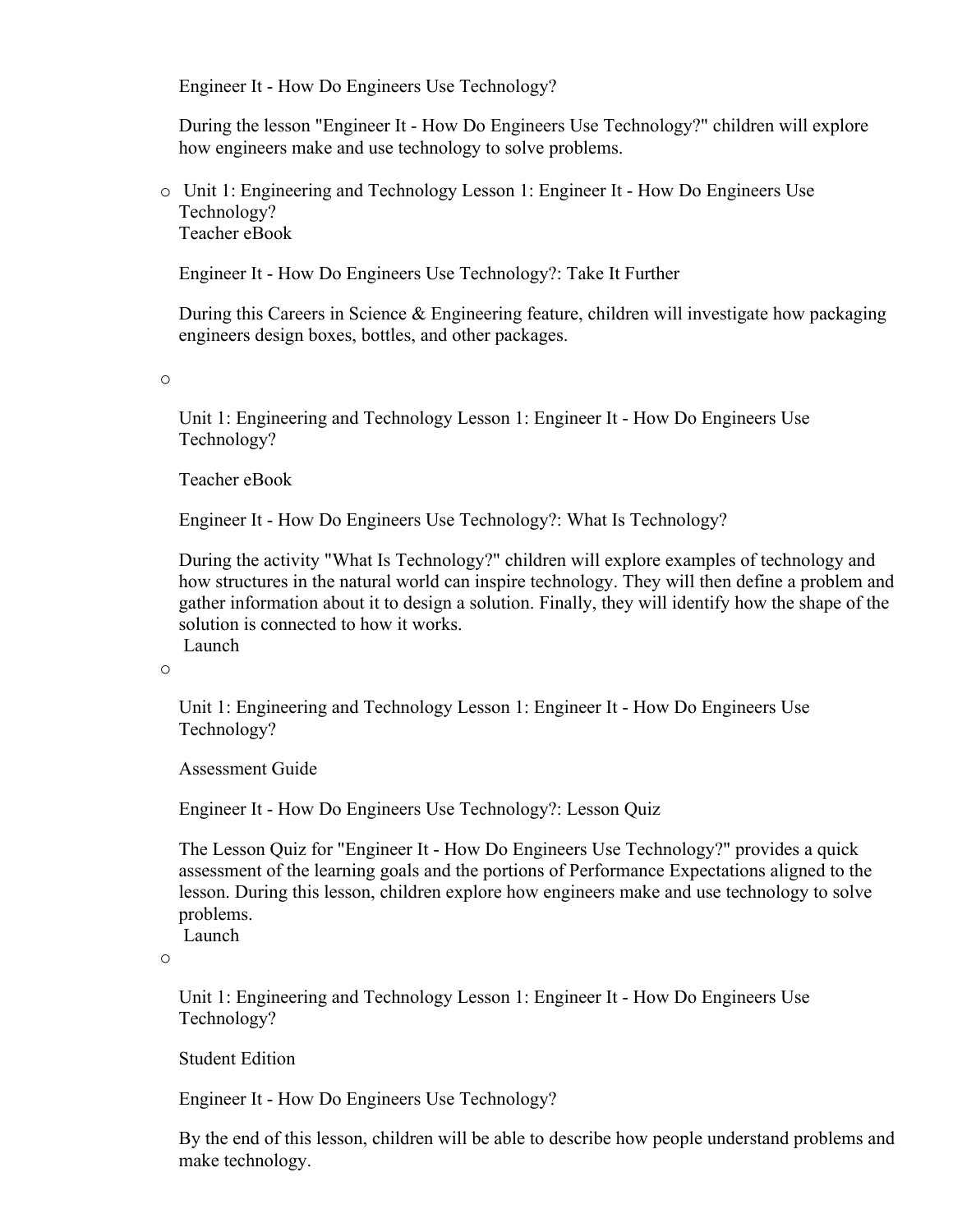o Unit 1: Engineering and Technology Lesson 1: Engineer It - How Do Engineers Use Technology? Student Edition

Engineer It - How Do Engineers Use Technology?: Take It Further

During this Careers in Science & Engineering feature, children will investigate how packaging engineers design boxes, bottles, and other packages.

o Unit 1: Engineering and Technology Lesson 1: Engineer It - How Do Engineers Use Technology? Student Edition

Engineer It - How Do Engineers Use Technology?: What Is Technology?

During the activity "What Is Technology?" children will explore examples of technology and how structures in the natural world can inspire technology. They will then define a problem and gather information about it to design a solution. Finally, they will identify how the shape of the solution is connected to how it works. Launch

o

Unit 1: Engineering and Technology Lesson 1: Engineer It - How Do Engineers Use Technology?

Teacher Edition

Engineer It - How Do Engineers Use Technology?: Engage

During the lesson "Engineer It - How Do Engineers Use Technology?" children will explore how engineers make and use technology to solve problems. Launch

o

Unit 1: Engineering and Technology Lesson 1: Engineer It - How Do Engineers Use Technology?

Online Assessment

Engineer It - How Do Engineers Use Technology?: Lesson Quiz

The interactive Lesson Quiz for "Engineer It - How Do Engineers Use Technology?" provides a quick assessment of the learning goals and the portions of Performance Expectations aligned to the lesson. During this lesson, children explore how engineers make and use technology to solve problems.

Launch

o

Unit 1: Engineering and Technology Lesson 1: Engineer It - How Do Engineers Use Technology?

Teacher Edition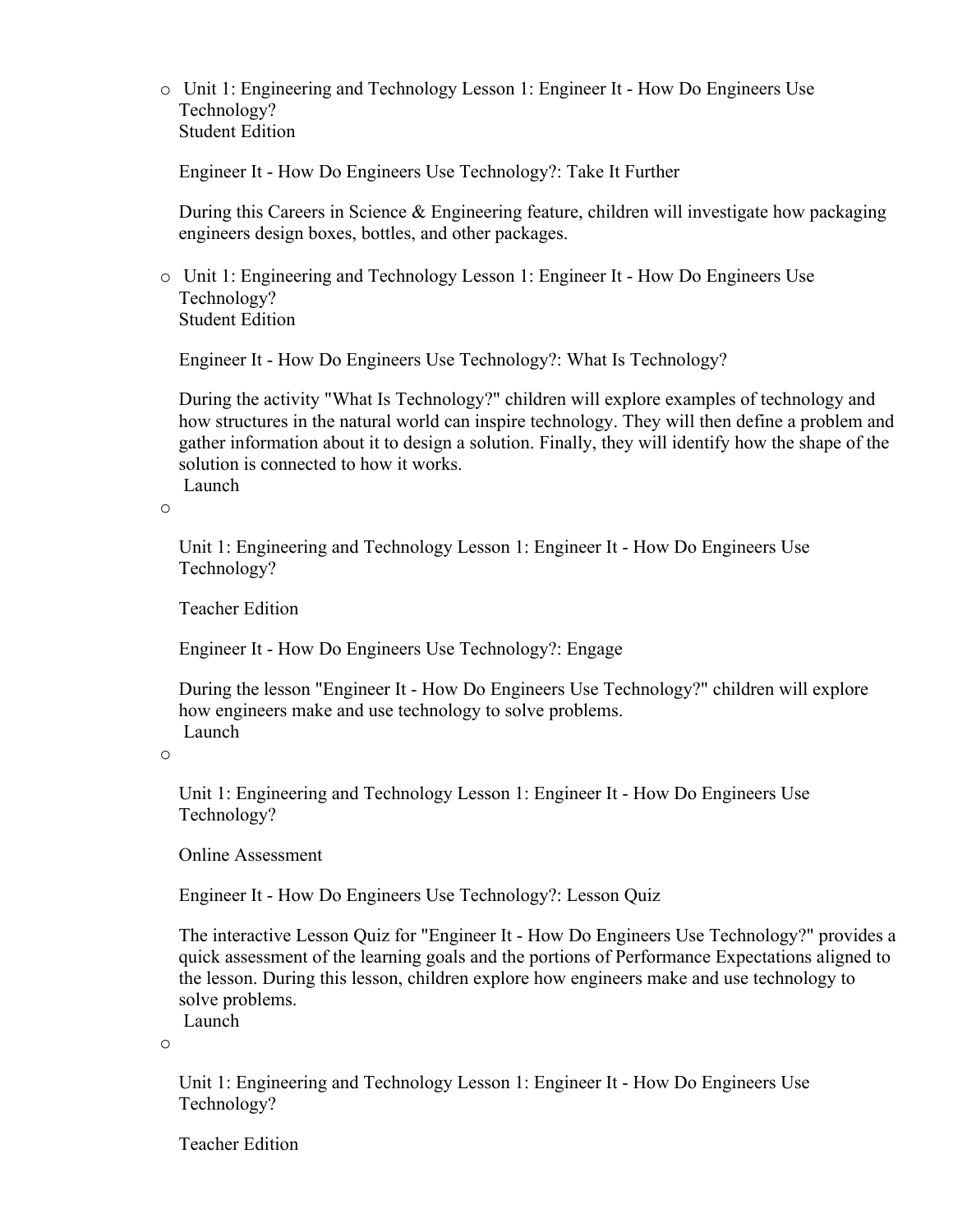Engineer It - How Do Engineers Use Technology?: What Is Technology?

During the activity "What Is Technology?" children will explore examples of technology and how structures in the natural world can inspire technology. They will then define a problem and gather information about it to design a solution. Finally, they will identify how the shape of the solution is connected to how it works. Launch

o

Unit 1: Engineering and Technology Lesson 1: Engineer It - How Do Engineers Use Technology?

Hands On Activity Worksheet

Engineer It - How Do Engineers Use Technology?: Hands-On Activity (Editable)

This is the editable Hands-On Activity worksheet for "Engineer It - Solve the Headphones Problem." During this activity, children will work collaboratively to define a problem, gather information about it, and build something to solve the problem.

o

Unit 1: Engineering and Technology Lesson 1: Engineer It - How Do Engineers Use Technology?

Teacher Edition

Engineer It - How Do Engineers Use Technology?: Take It Further

During this Careers in Science & Engineering feature, children will investigate how packaging engineers design boxes, bottles, and other packages. Launch

o

Unit 1: Engineering and Technology Lesson 1: Engineer It - How Do Engineers Use Technology?

Student eBook

Engineer It - How Do Engineers Use Technology?

By the end of this lesson, children will be able to describe how people understand problems and make technology.

o

Unit 1: Engineering and Technology Lesson 1: Engineer It - How Do Engineers Use Technology?

Student eBook

Engineer It - How Do Engineers Use Technology?: Take It Further

During this Careers in Science & Engineering feature, children will investigate how packaging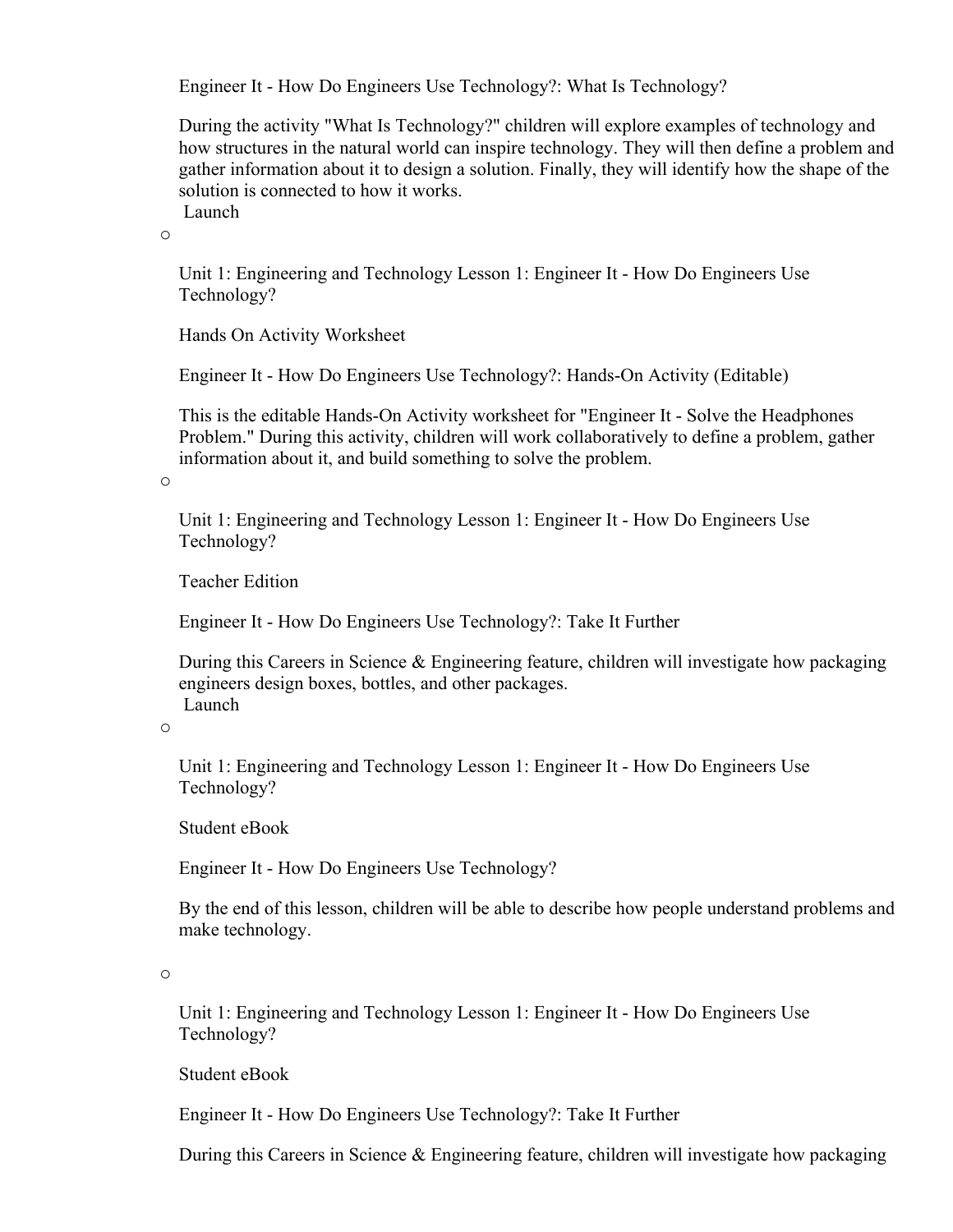engineers design boxes, bottles, and other packages.

o

Unit 1: Engineering and Technology Lesson 1: Engineer It - How Do Engineers Use Technology?

Student eBook

Engineer It - How Do Engineers Use Technology?: What Is Technology?

During the activity "What Is Technology?" children will explore examples of technology and how structures in the natural world can inspire technology. They will then define a problem and gather information about it to design a solution. Finally, they will identify how the shape of the solution is connected to how it works. Launch

#### **Integration of Career Exploration, Life Literacies and Key Skills**

Students will establish and follow rules, routines, and responsibilities throughout the year.

Students will learn about how engineers use technology.

| CRP.K-12.CRP2        | Apply appropriate academic and technical skills.                                                                                 |
|----------------------|----------------------------------------------------------------------------------------------------------------------------------|
| CRP.K-12.CRP5        | Consider the environmental, social and economic impacts of decisions.                                                            |
| CRP.K-12.CRP4        | Communicate clearly and effectively and with reason.                                                                             |
| CAEP.9.2.4.A.2       | Identify various life roles and civic and work - related activities in the school, home, and<br>community.                       |
| CAEP.9.2.4.A.3       | Investigate both traditional and nontraditional careers and relate information to personal<br>likes and dislikes.                |
| CRP.K-12.CRP9        | Model integrity, ethical leadership and effective management.                                                                    |
| TECH.9.4.2.Cl.1      | Demonstrate openness to new ideas and perspectives (e.g., 1.1.2.CR1a, 2.1.2.EH.1,<br>6.1.2. Civics CM. 2).                       |
| TECH.9.4.2.CT.2      | Identify possible approaches and resources to execute a plan (e.g., 1.2.2.CR1b, 8.2.2.ED.3).                                     |
| CAEP.9.2.4.A.4       | Explain why knowledge and skills acquired in the elementary grades lay the foundation for<br>future academic and career success. |
| CRP.K-12.CRP8        | Utilize critical thinking to make sense of problems and persevere in solving them.                                               |
| TECH.9.4.2.Cl.2      | Demonstrate originality and inventiveness in work (e.g., 1.3A.2CR1a).                                                            |
| TECH.9.4.2.CT.3      | Use a variety of types of thinking to solve problems (e.g., inductive, deductive).                                               |
|                      | Different types of jobs require different knowledge and skills.                                                                  |
| <b>CRP.K-12.CRP1</b> | Act as a responsible and contributing citizen and employee.                                                                      |
| <b>CRP.K-12.CRP6</b> | Demonstrate creativity and innovation.                                                                                           |
| CRP.K-12.CRP12       | Work productively in teams while using cultural global competence.                                                               |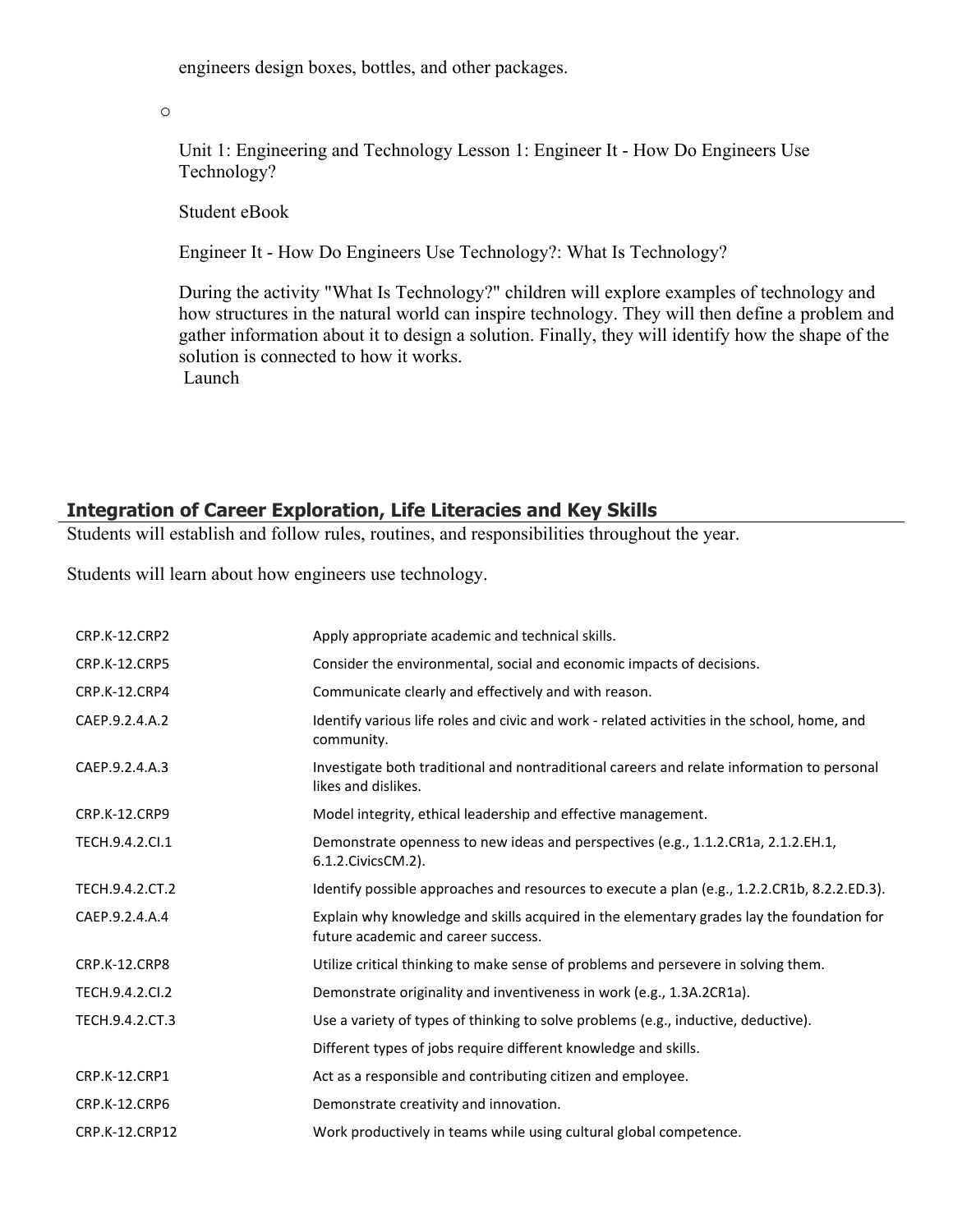## **Technology and Design Integration**

This unit on technology lets the students explore different types of technology and its role in modern day society. They will create different products (see above in activities) using the design process and present their products to the class. Students will use the interactive textbook on the Smartboard.

| TECH.8.1.2.B        | Creativity and Innovation: Students demonstrate creative thinking, construct knowledge<br>and develop innovative products and process using technology. |
|---------------------|---------------------------------------------------------------------------------------------------------------------------------------------------------|
| TECH.8.2.2.A        | The Nature of Technology: Creativity and Innovation: Technology systems impact every<br>aspect of the world in which we live.                           |
| <b>TECH.8.2.2.C</b> | Design: The design process is a systematic approach to solving problems.                                                                                |
| TECH.8.1.2.B.CS1    | Apply existing knowledge to generate new ideas, products, or processes.                                                                                 |
| TECH.8.2.2.A.2      | Describe how designed products and systems are useful at school, home and work.                                                                         |
| TECH.8.2.2.A.4      | Choose a product to make and plan the tools and materials needed.                                                                                       |
| TECH.8.2.2.C.CS1    | The attributes of design.                                                                                                                               |
| TECH.8.2.2.C.4      | Identify designed products and brainstorm how to improve one used in the classroom.                                                                     |
| TECH.8.2.2.D.1      | Collaborate and apply a design process to solve a simple problem from everyday<br>experiences.                                                          |
| TECH.8.2.2.C.CS2    | The application of engineering design.                                                                                                                  |
| TECH.8.2.2.B.1      | Identify how technology impacts or improves life.                                                                                                       |
| TECH.8.2.2.C.2      | Create a drawing of a product or device that communicates its function to peers and<br>discuss.                                                         |
| TECH.8.1.2.B.CS2    | Create original works as a means of personal or group expression.                                                                                       |

### **Interdisciplinary Connections**

Students go to the STEM lab bi-monthly to create hands-on projects that align with the unit.

Students will listen to and read non-fiction texts about engineering.

| LA.RI.1.1 | Ask and answer questions about key details in a text.                                                                                                         |
|-----------|---------------------------------------------------------------------------------------------------------------------------------------------------------------|
| LA.RI.1.2 | Identify the main topic and retell key details of a text.                                                                                                     |
| LA.RI.1.3 | Describe the connection between two individuals, events, ideas, or pieces of information<br>in a text.                                                        |
| LA.RI.1.4 | Ask and answer questions to help determine or clarify the meaning of words and phrases<br>in a text.                                                          |
| LA.RI.1.5 | Know and use various text features (e.g., headings, tables of contents, glossaries,<br>electronic menus, icons) to locate key facts or information in a text. |
| LA.RI.1.6 | Distinguish between information provided by pictures or other illustrations and<br>information provided by the words in a text.                               |
| LA.RI.1.8 | Identify the reasons an author gives to support points in a text and explain the application<br>of this information with prompting as needed.                 |
| LA.RI.1.9 | Identify basic similarities in and differences between two texts on the same topic (e.g., in<br>illustrations, descriptions, or procedures).                  |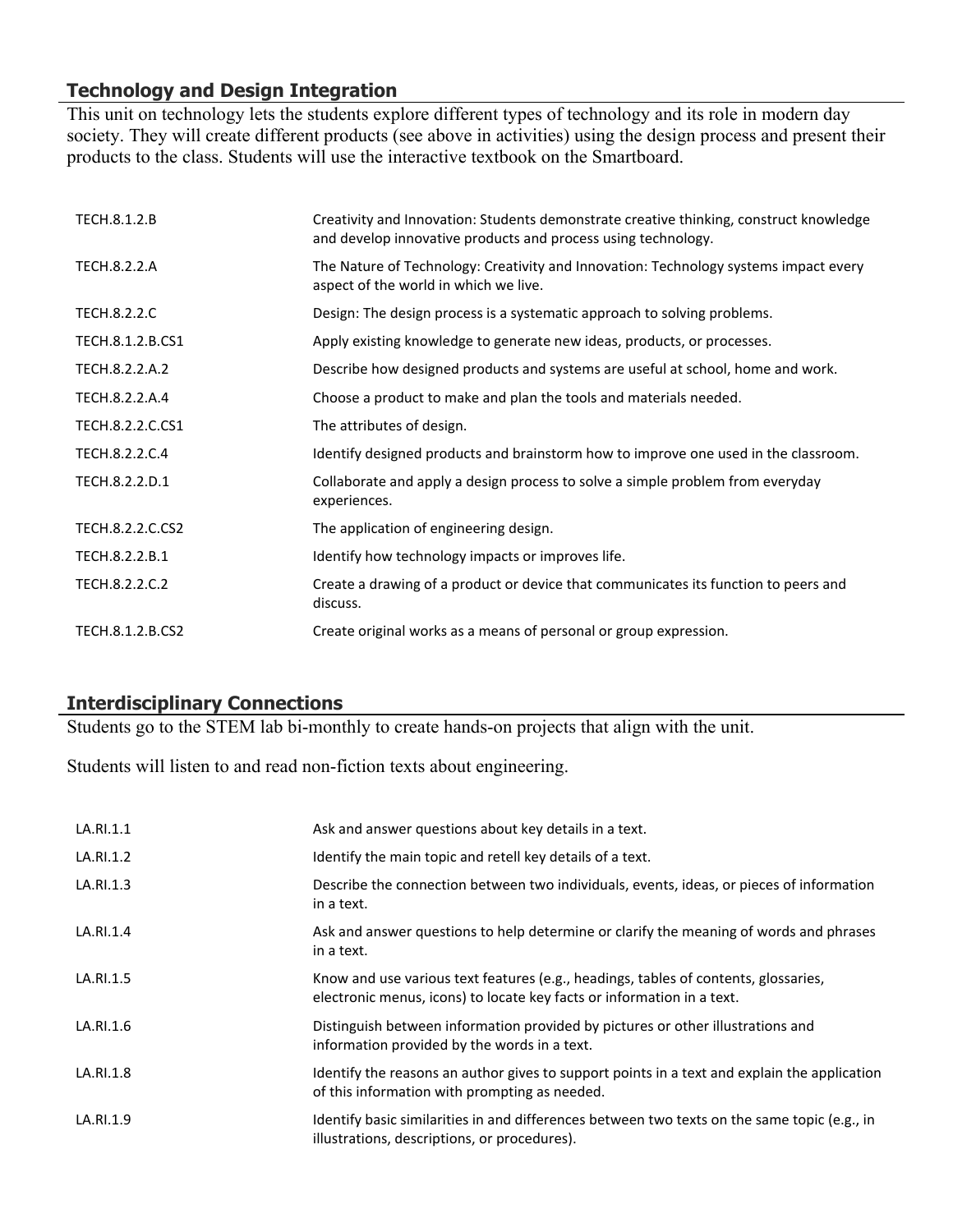#### **Differentiation**

- Understand that gifted students, just like all students, come to school to learn and be challenged.
- Pre-assess your students. Find out their areas of strength as well as those areas you may need to address before students move on.
- Consider grouping gifted students together for at least part of the school day.
- Plan for differentiation. Consider pre-assessments, extension activities, and compacting the curriculum.
- Use phrases like "You've shown you don't need more practice" or "You need more practice" instead of words like "qualify" or "eligible" when referring to extension work.
- Encourage high-ability students to take on challenges. Because they're often used to getting good grades, gifted students may be risk averse.
- **Definitions of Differentiation Components**:
	- o Content the specific information that is to be taught in the lesson/unit/course of instruction.
	- o Process how the student will acquire the content information.
	- o Product how the student will demonstrate understanding of the content.
	- o Learning Environment the environment where learning is taking place including physical location and/or student grouping

#### **Differentiation occurring in this unit:**

See suggestions in the teacher manual for differentiation for struggling and advanced learners.

#### **Modifications & Accommodations**

Refer to QSAC EXCEL SMALL SPED ACCOMMOCATIONS spreadsheet in this discipline.

#### **Modifications and Accommodations used in this unit:**

IEP and 504 accommodations will be utilized.

#### **Benchmark Assessments**

**Benchmark Assessments** are given periodically (e.g., at the end of every quarter or as frequently as once per month) throughout a school year to establish baseline achievement data and measure progress toward a standard or set of academic standards and goals.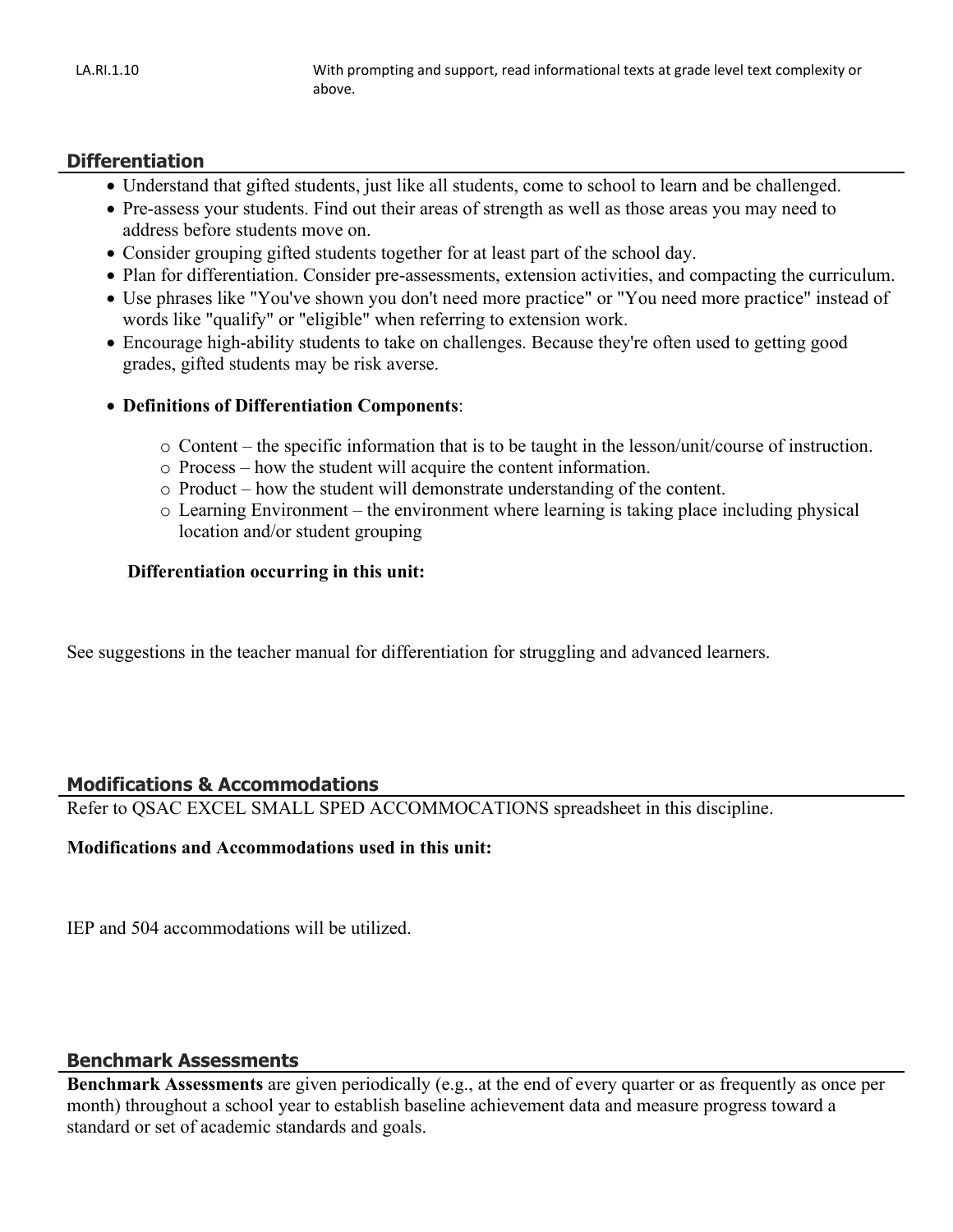#### **Schoolwide Benchmark assessments:**

Aimsweb benchmarks 3X a year

Linkit Benchmarks 3X a year

DRA

### **Additional Benchmarks used in this unit:**

Teacher will use the assessments located in the series to compare growth over time.

### **Formative Assessments**

Assessment allows both instructor and student to monitor progress towards achieving learning objectives, and can be approached in a variety of ways. **Formative assessment** refers to tools that identify misconceptions, struggles, and learning gaps along the way and assess how to close those gaps. It includes effective tools for helping to shape learning, and can even bolster students' abilities to take ownership of their learning when they understand that the goal is to improve learning, not apply final marks (Trumbull and Lash, 2013). It can include students assessing themselves, peers, or even the instructor, through writing, quizzes, conversation, and more. In short, formative assessment occurs throughout a class or course, and seeks to improve student achievement of learning objectives through approaches that can support specific student needs (Theal and Franklin, 2010, p. 151).

#### **Formative Assessments used in this unit:**

Self-Check and Unit Reviews

#### **Summative Assessments**

**Summative assessments** evaluate student learning, knowledge, proficiency, or success at the conclusion of an instructional period, like a unit, course, or program. Summative assessments are almost always formally graded and often heavily weighted (though they do not need to be). Summative assessment can be used to great effect in conjunction and alignment with formative assessment, and instructors can consider a variety of ways to combine these approaches.

#### **Summative assessments for this unit:**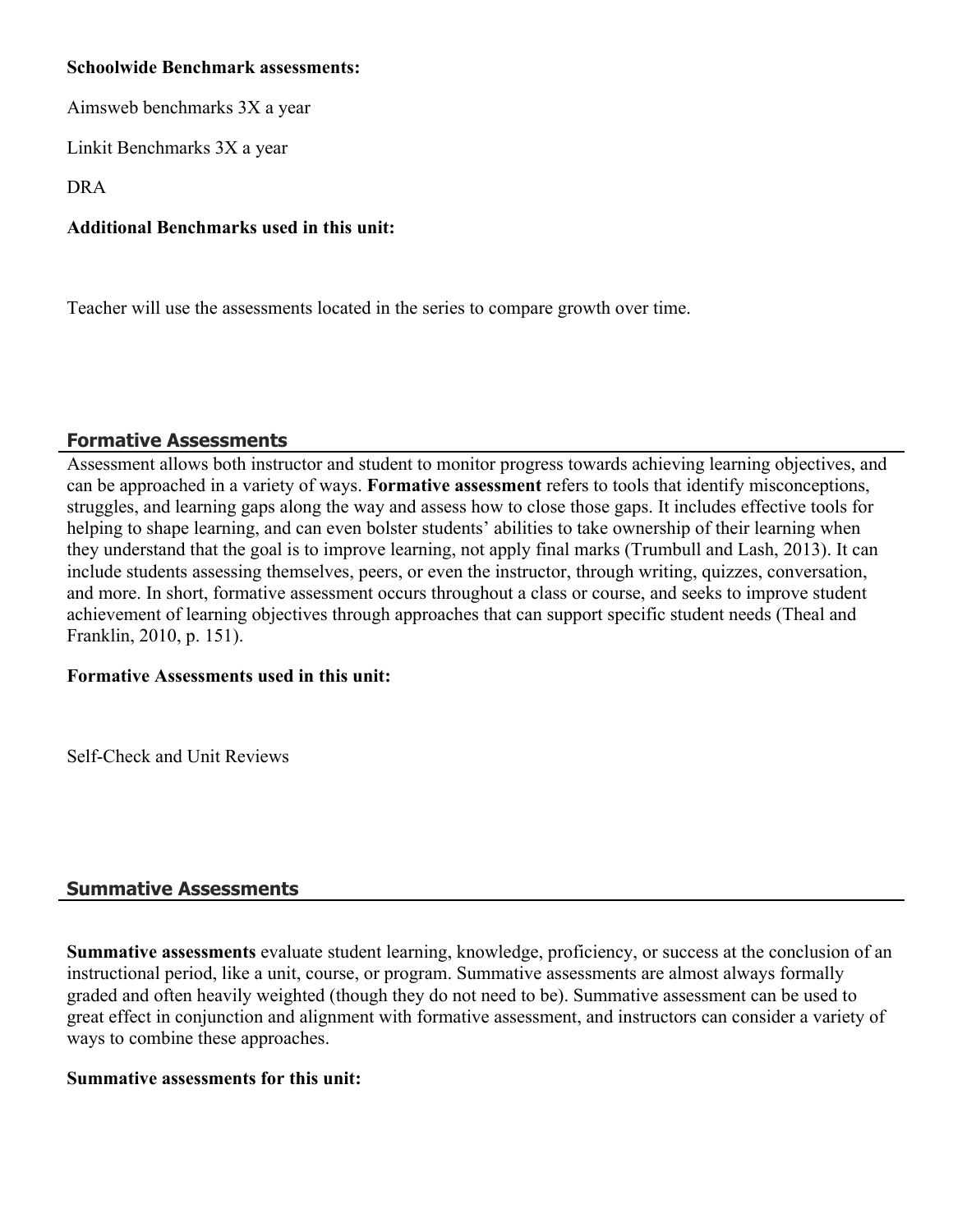## **Instructional Materials**

HMH Science Dimensions program materials

Materials listed for hands on exploration.

Materials for the STEM lab

## **Standards**

| CS.K-2.8.2.2.ED.4           | Identify constraints and their role in the engineering design process.                                                      |
|-----------------------------|-----------------------------------------------------------------------------------------------------------------------------|
| CS.K-2.8.2.2.ED.2           | Collaborate to solve a simple problem, or to illustrate how to build a product using the<br>design process.                 |
| SCI.K-2.K-2-ETS1-1.ETS1.A.2 | Asking questions, making observations, and gathering information are helpful in thinking<br>about problems.                 |
| $CS.K-2.ITH$                | Interaction of Technology and Humans                                                                                        |
| CS.K-2.8.2.2.ITH.1          | Identify products that are designed to meet human wants or needs.                                                           |
| SCI.K-2.K-2-ETS1-1.ETS1.A.1 | A situation that people want to change or create can be approached as a problem to be<br>solved through engineering.        |
| SCI.K-2.K-2-ETS1-1.1.2      | Define a simple problem that can be solved through the development of a new or<br>improved object or tool.                  |
| SCI.K-2.K-2-ETS1-3.4.1      | Analyze data from tests of an object or tool to determine if it works as intended.                                          |
| SCI.K-2.K-2-ETS1-2.6.1      | students observe the shape and stability of structures of natural and designed objects are<br>related to their function(s). |
|                             | Engineering design is a creative process for meeting human needs or wants that can result<br>in multiple solutions.         |
| CS.K-2.8.2.2.ED.1           | Communicate the function of a product or device.                                                                            |
| CS.K-2.8.2.2.ITH.2          | Explain the purpose of a product and its value.                                                                             |
| CS.K-2.ED                   | <b>Engineering Design</b>                                                                                                   |
| CS.K-2.8.2.2.ED.3           | Select and use appropriate tools and materials to build a product using the design process.                                 |
|                             | Human needs and desires determine which new tools are developed.                                                            |
|                             | Limitations (constraints) must be considered when engineering designs.                                                      |
| SCI.K-2.K-2-ETS1            | <b>Engineering Design</b>                                                                                                   |
| SCI.K-2.K-2-ETS1-1.1.1      | Ask questions based on observations to find more information about the natural and/or<br>designed world(s).                 |
| SCI.K-2.K-2-ETS1-2.ETS1.B.1 | Designs can be conveyed through sketches, drawings, or physical models. These                                               |